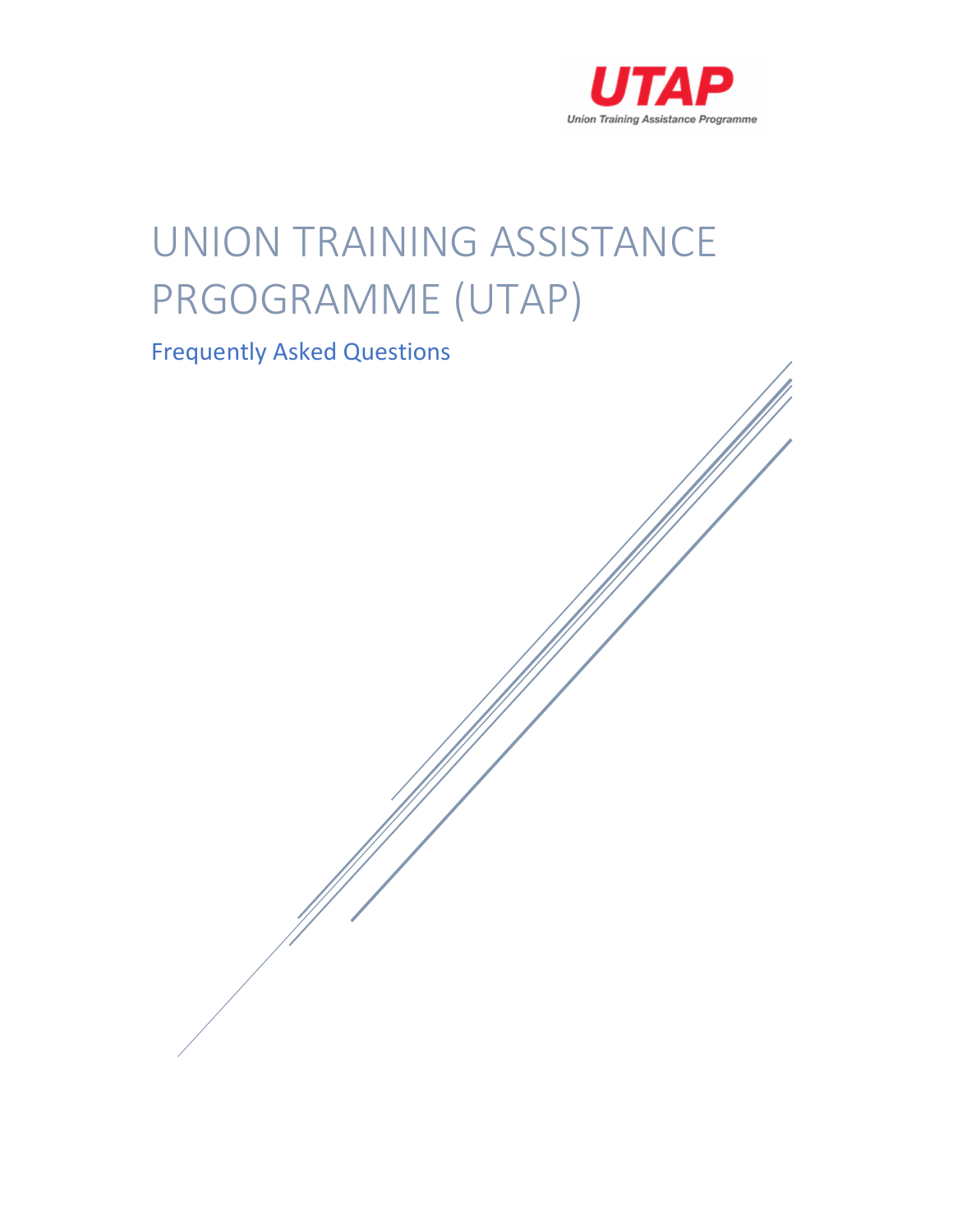# Table of Contents

| Q7: Where can I get more information for a course that I am interested in? 3                         |  |
|------------------------------------------------------------------------------------------------------|--|
| Q8: I took a course by an approved training provider under UTAP, but I'm not able to find it on      |  |
| Q9. I am interested in a course, but the course is not listed on NTUC Skillsupgrade website. How     |  |
|                                                                                                      |  |
|                                                                                                      |  |
|                                                                                                      |  |
| Q12: Is there a limit to the number of courses that I can apply under UTAP?5                         |  |
|                                                                                                      |  |
| Q14: What is the amount I should fill in for "Nett Course Fee Paid" during online application?  5    |  |
|                                                                                                      |  |
| Q16: If my course start date is on the previous year but will end this year, which year will my UTAP |  |
|                                                                                                      |  |
| Q18: What should I do if I received email notifications that my application is not processed?  6     |  |
|                                                                                                      |  |
| Q20: What does the UTAP application status reflected on the "Status Remarks" mean?7                  |  |
|                                                                                                      |  |
|                                                                                                      |  |
|                                                                                                      |  |
|                                                                                                      |  |
|                                                                                                      |  |
|                                                                                                      |  |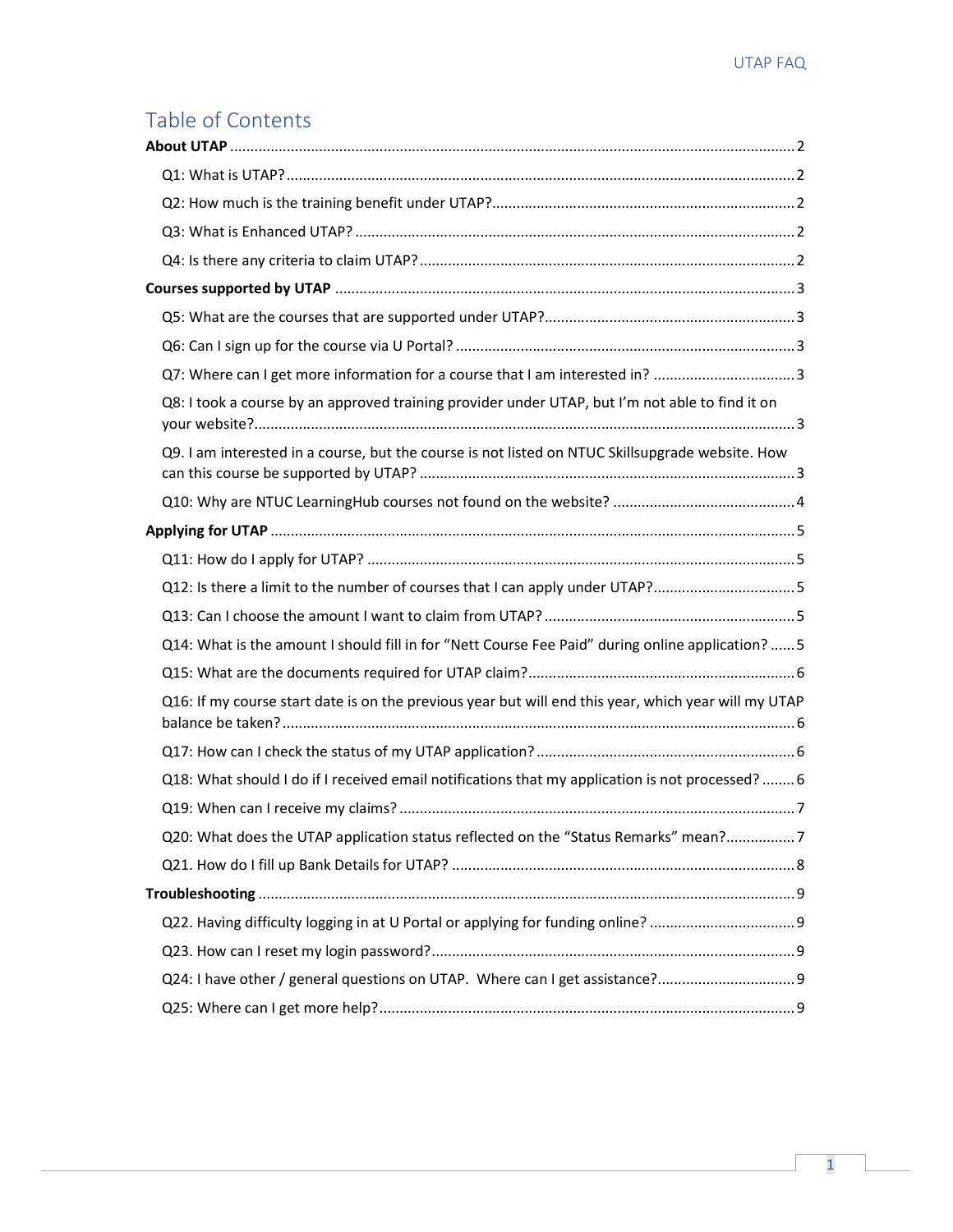# About UTAP

#### Q1: What is UTAP?

Union Training Assistance Programme (UTAP) is a training benefit for NTUC members to defray their cost of training. This benefit is to encourage more NTUC members to go for skills upgrading.

#### Q2: How much is the training benefit under UTAP?

UTAP supports NTUC Members with 50% reimbursement of the course fee paid out-ofpocket, capped at \$250 per calendar year. Course fees includes GST and excludes materials, registration fees, other miscellaneous fees, etc.

NTUC members aged 40 and above can enjoy Enhanced UTAP for courses attended between 1<sup>st</sup> July 2020 to 31<sup>st</sup> December 2022.

#### Q3: What is Enhanced UTAP?

NTUC Members aged 40 & above can enjoy enhanced funding via Enhanced UTAP where the UTAP cap is increased to \$500 per calendar year. It is only applicable to courses attended between 1<sup>st</sup> July 2020 to 31<sup>st</sup> December 2022.

#### Q4: Is there any criteria to claim UTAP?

Yes. The following criteria must be met:

- 1) Maintained paid-up NTUC membership throughout the entire course duration and at the point of claim;
- 2) Course by training provider must be supported under UTAP and training must commence within the supported period;
- 3) The course must not be fully sponsored by the company or other types of funding;
- 4) Member must achieve a minimum of 75% attendance for each application and sat for all prescribed examination(s), if any;
- 5) UTAP application must be submitted within 6 months after course completion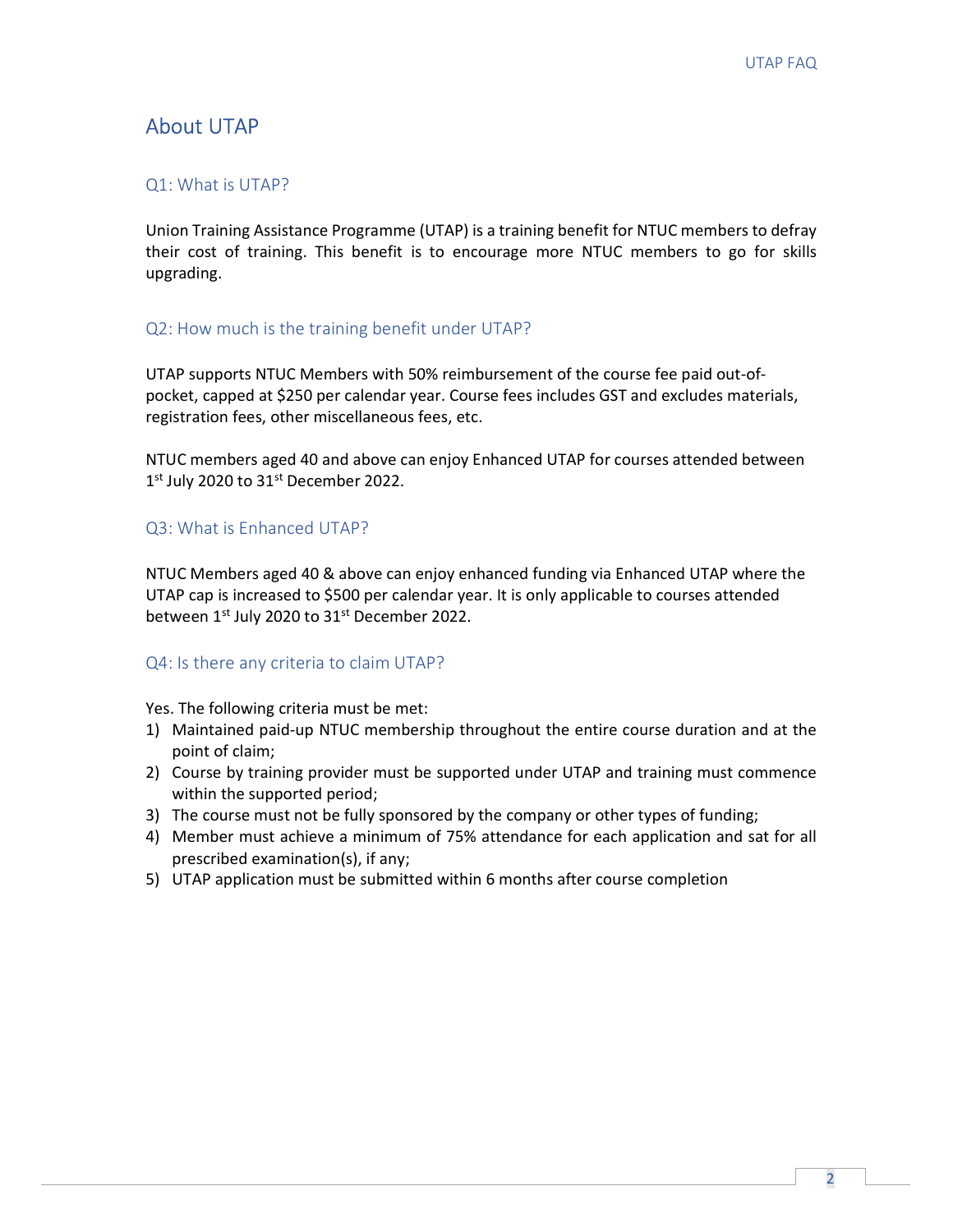# Courses supported by UTAP

#### Q5: What are the courses that are supported under UTAP?

UTAP supports courses that help NTUC Members strengthen their employability skills. You may search for course of your interest at

http://skillsupgrade.ntuc.org.sg/wps/portal/skillsupgrade/home  $\rightarrow$  click 'Skills Upgrade Available' $\rightarrow$  'Search Courses' to view the list of courses supported under UTAP. Do note only courses taken within the supported period (i.e. between Effective Date & Expiry Date) are eligible for UTAP.



#### Q6: Can I sign up for the course via U Portal?

U Portal is for NTUC Members to claim for funding support from UTAP after course completion. You may sign up for the eligible courses directly with the Training Providers. To know which are the eligible courses, refer to Question 5 and navigate to 'Search Courses'.

#### Q7: Where can I get more information for a course that I am interested in?

You may contact the training providers directly or visit their websites for more information about the courses.

## Q8: I took a course by an approved training provider under UTAP, but I'm not able to find it on your website?

Not all courses by an approved training provider are supported by UTAP. If you are unable to find the course, we would recommend that you enquire with training provider for relevant course support. Alternatively, you may write in to UTAP@e2i.com.sg for advice on courses eligible for UTAP reimbursement.

## Q9. I am interested in a course, but the course is not listed on NTUC Skillsupgrade website. How can this course be supported by UTAP?

UTAP supports courses that enhance members' employment and/or employability. The Training Provider can get in touch with e2i to list course(s) if they meet all the UTAP criteria, subjected to evaluation and approval for UTAP support. Training Provider may write in to followup@e2i.com.sg.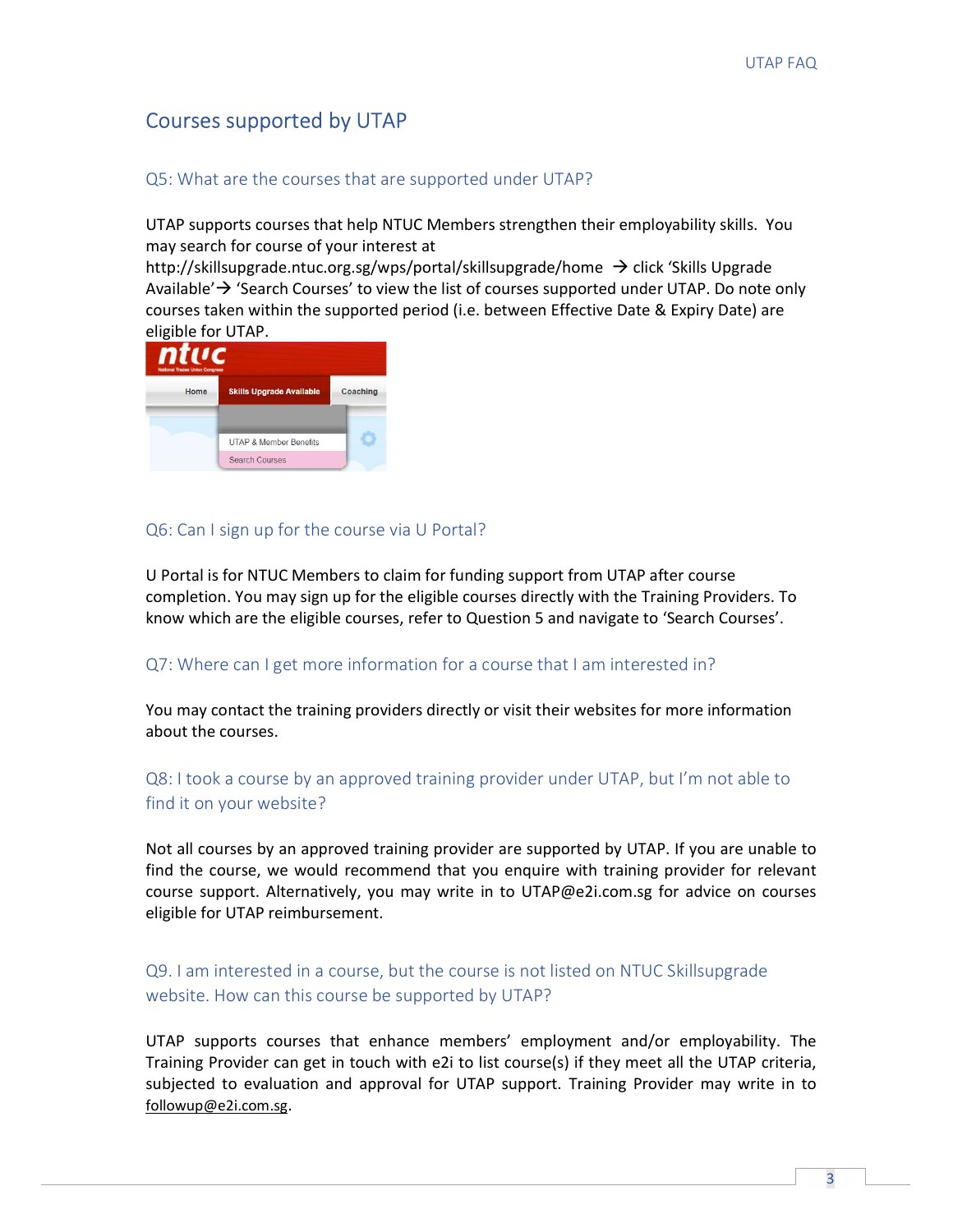## Q10: Why are NTUC LearningHub courses not found on the website?

If you are an NTUC Member, NTUC LearningHub will offer UTAP support at the point of course registration thus saving you the trouble of applying for UTAP reimbursement after course completion. You may enquire directly with NTUC LearningHub at their sales sites or visit website https://www.ntuclearninghub.com on the courses available and supported by UTAP.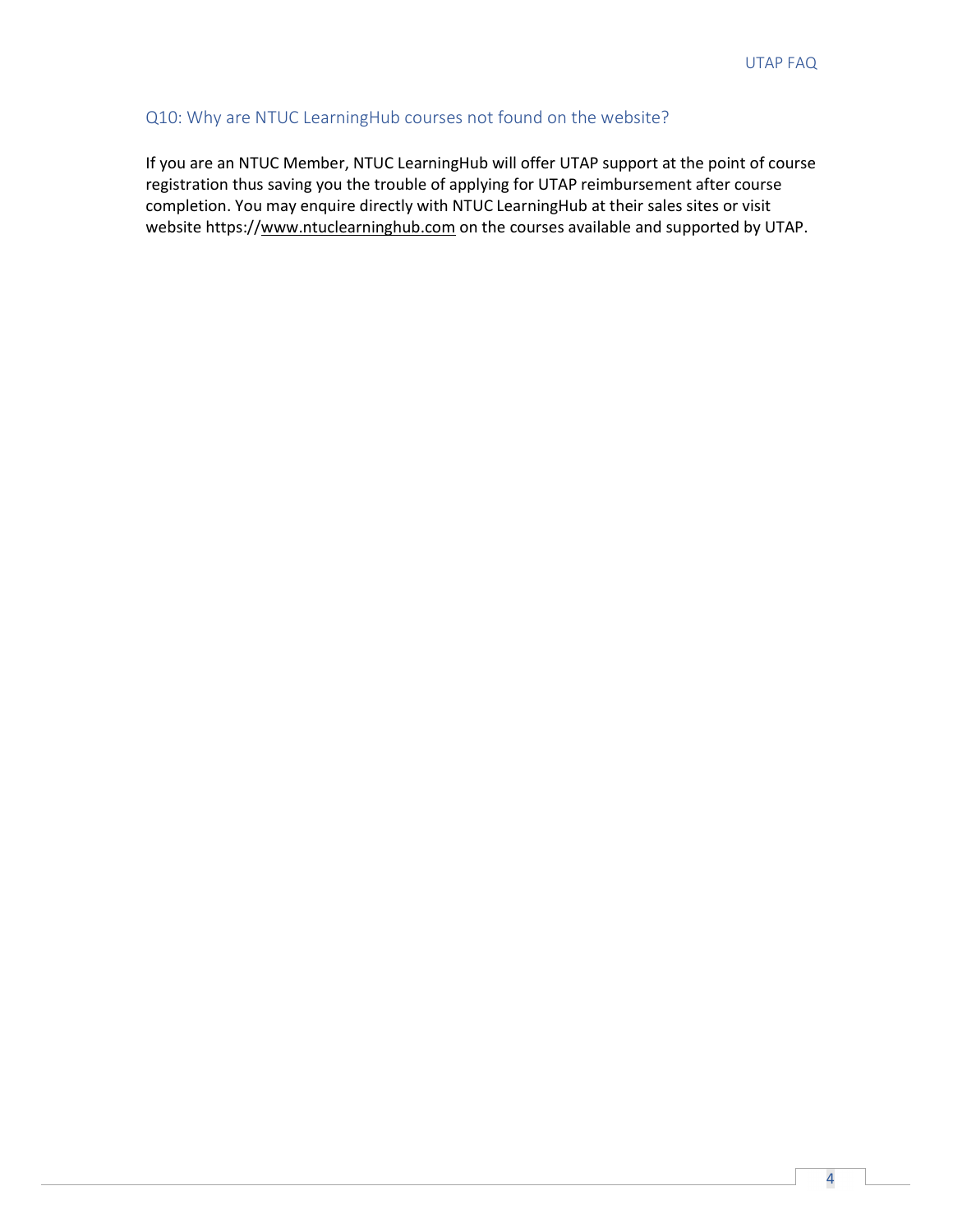# Applying for UTAP

#### Q11: How do I apply for UTAP?

Please refer to the following steps

- Login to http://www.ntuc.org.sg
- Select "E-services"
- Select "UTAP Application" and follow the steps thereafter

A step-by-step user guide is also available at " Welcome to SKILLSUPGRADE Portal (ntuc.org.sg), under UTAP & Member Benefits". Or click "Downloads" at the bottom of the page.

Please note that UTAP application shall be made within 6 months after the course completion, for example, if your course end date is 2 Nov 2021, the application must be made by 1 May 2022. Please note that late applications will be rejected.

#### Q12: Is there a limit to the number of courses that I can apply under UTAP?

You may apply for more than one course, for reimbursements up to the maximum cap allowed. The maximum claimable is capped annually at:

- \$250 for members below 40 years old
- \$500 for members aged 40 and above, where training must have commenced within 1<sup>st</sup> July 2020 to 31<sup>st</sup> December 2022

#### Q13: Can I choose the amount I want to claim from UTAP?

UTAP reimbursement is fixed at 50% of the course fees paid out-of-pocket, capped at \$250 or \$500 per calendar year (depending on member's eligibility). Please refer to the payment amount made as indicated in the proof of payment (e.g. invoice or receipt) and key in accordingly.

# Q14: What is the amount I should fill in for "Nett Course Fee Paid" during online application?

Nett Course Fee Paid refers to the out-of-pocket amount paid for course fee after deduction of all other subsidies (including SFC). This should be found in the proof of payment (e.g. invoice or receipt).

| <b>For Illustration Purpose Only:</b>   |          |  |
|-----------------------------------------|----------|--|
| (a) Full Course Fees (before Subsidy):  | \$2,000  |  |
| (b) 7% GST                              | \$140    |  |
| (c) Less Government Subsidy (e.g. 90%)  | (51,800) |  |
| (d) Course Fee Payable (after Subsidy): | \$340    |  |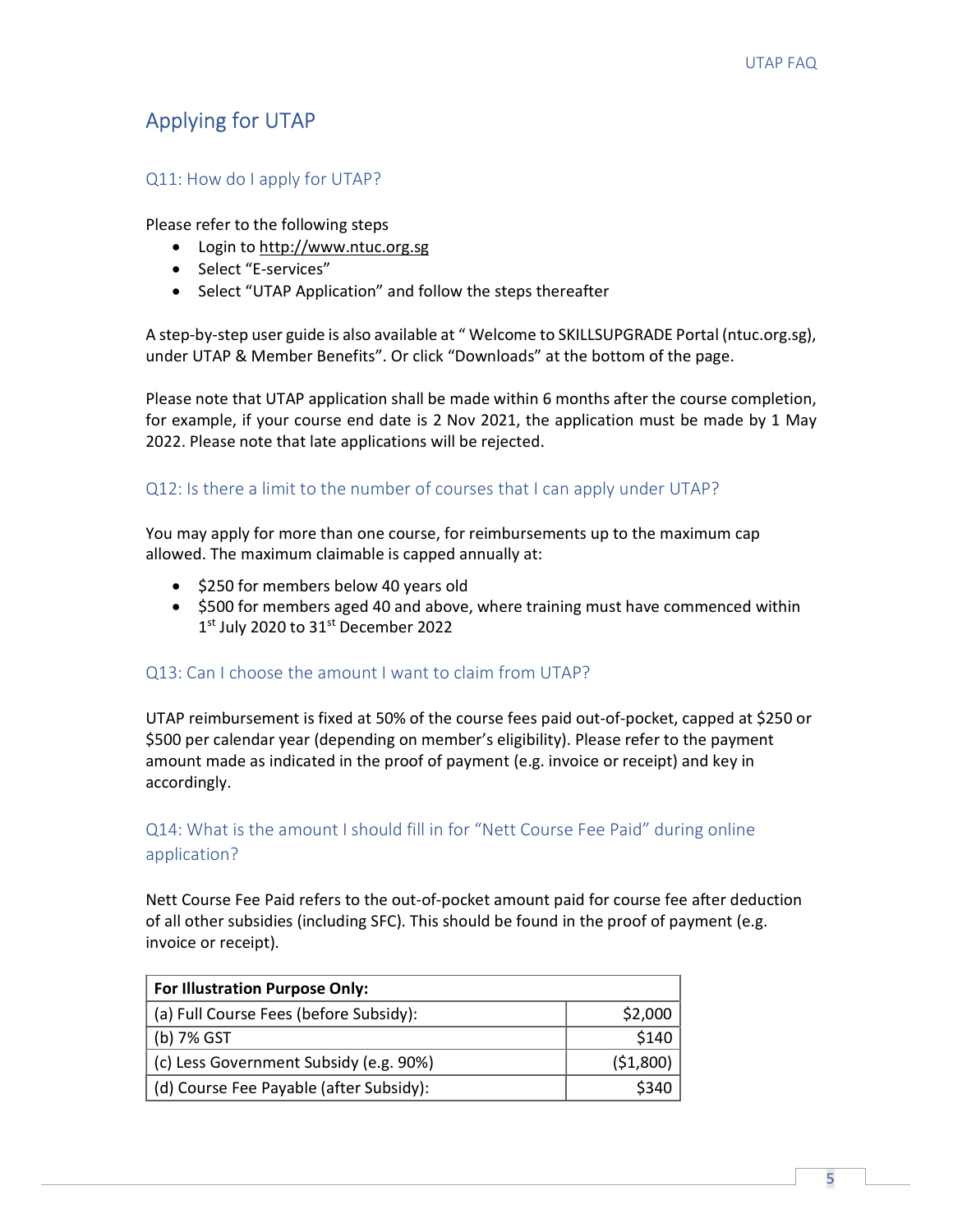| d) SkillsFuture Credit:                      | (5200) |
|----------------------------------------------|--------|
| (e) NTUC member pays (Nett Course Fee Paid): | \$140  |
| (f) UTAP Funding (50% calculated by system)  | S70    |

#### Q15: What are the documents required for UTAP claim?

You are required to upload 2 documents to support the claim. These documents are essential as proof of course fee payment and completion before e2i can process any reimbursement:

- i. Proof of payment (e.g.: Course Invoice / Receipt)
- ii. Proof of completion (e.g.: Certificate / Result Slip)
	- max file size to upload is 3MB per file
	- file type PDF, JPEG, JPG, PNG

Q16: If my course start date is on the previous year but will end this year, which year will my UTAP balance be taken?

UTAP utilization is calculated based on the year the course commenced. If your course commencement date was in the previous year, you would be utilizing previous year's UTAP balance.

#### Q17: How can I check the status of my UTAP application?

- Login in to http://www.ntuc.org.sg
- Select "E-Services" and log in with Singpass or U Portal account.
- Click on 'eStatement' you will be directed to a page where you can view your UTAP balance and UTAP transaction.

# Q18: What should I do if I received email notifications that my application is not processed?

This could happen due to membership issues. You are either not an NTUC member at the point of application, or you could have membership arrears, or your membership could have expired.

Kindly follow the instructions from the email notification. If your application is not processed due to membership issues, please contact your respective union or NTUC Membership Hotline at 6213-8008. You may also email membership@ntuc.org.sg within 5 working days to renew your membership or pay the arrears. Your application will be processed once your membership has been reinstated.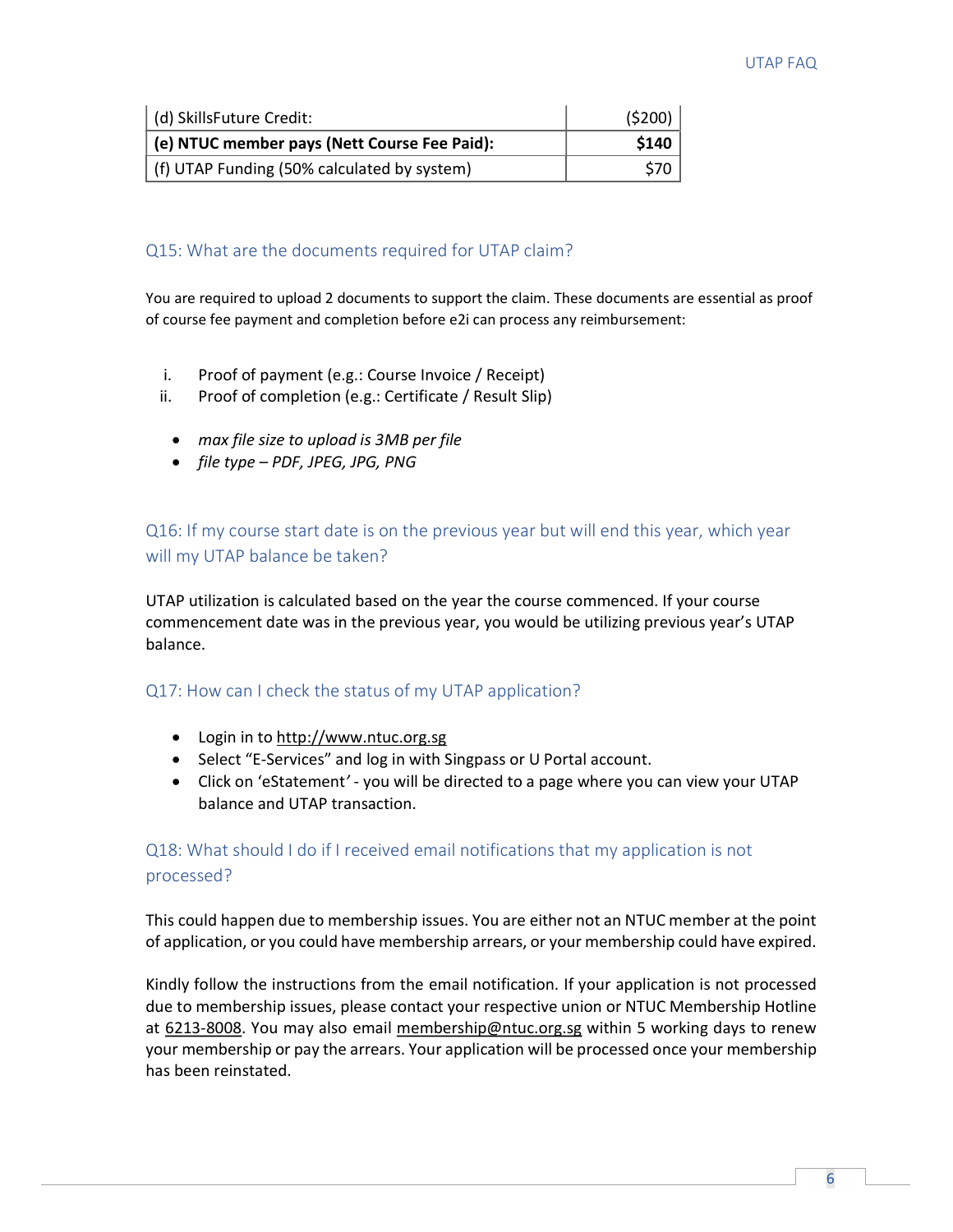## Q19: When can I receive my claims?

If you have completed your claim successfully and fulfilled the claim criteria, you should receive your claim(s) in 4 weeks after the submission of the relevant information. An email notification will be sent to you upon successful disbursement.

#### Q20: What does the UTAP application status reflected on the "Status Remarks" mean?

| 'Status             | What does it mean?                                | What should you do?                                                                                     |
|---------------------|---------------------------------------------------|---------------------------------------------------------------------------------------------------------|
| Remarks'            |                                                   |                                                                                                         |
| Pending             | Application is pending                            | You may check your application status again in 2-                                                       |
| Approval            | approval.                                         | 3 weeks' time.                                                                                          |
| On-Hold             | Application is put on-hold                        | Your application will be on-hold for 30 days from                                                       |
|                     | due to outstanding arrears                        | the submission date. Please call our NTUC                                                               |
|                     | or invalid membership                             | membership hotline at 62138008 to settle your                                                           |
|                     | status.                                           | arrears or approach your union for assistance.                                                          |
| Endorsed            | Application submitted                             | Application has been submitted successfully and                                                         |
|                     | successfully.                                     | moved into processing.                                                                                  |
|                     |                                                   |                                                                                                         |
| Processing<br>L1/L2 | Application is being<br>checked.                  | You may check your application status again in 2-<br>3 weeks' time.                                     |
|                     |                                                   |                                                                                                         |
| Pending             | Application has been                              | Please wait for the disbursement to reach your                                                          |
| Disbursement        | approved and is in the                            | bank account. You will receive an email                                                                 |
|                     | process of disbursement.                          | notification upon disbursement.                                                                         |
| Disbursement        | UTAP has been disbursed                           | Please check your bank account for the amount                                                           |
| <b>Success</b>      | to you                                            | credited (thru GIRO) and your email for the                                                             |
|                     |                                                   | disbursement notification.                                                                              |
|                     |                                                   |                                                                                                         |
|                     |                                                   | Should you find discrepancies or if you have not                                                        |
|                     |                                                   | received payment, please write in to                                                                    |
|                     |                                                   | UTAP@e2i.com.sg to check.                                                                               |
| Disbursement        | The GIRO crediting was                            | You may be contacted by UTAP team to verify                                                             |
| Fail                | unsuccessful.                                     | your bank details.                                                                                      |
|                     |                                                   |                                                                                                         |
| Auto-Rejected       | The application was<br>automatically rejected due | Please refer to the reason stated on the rejection<br>email. For further clarification, please email to |
|                     | to failure to meet criteria.                      | UTAP@e2i.com.sg.                                                                                        |
|                     |                                                   |                                                                                                         |
| Rejected            | UTAP application was                              | Please refer to the reason stated on the rejection                                                      |
|                     | rejected by UTAP officer.                         | email. For further clarification, please email to                                                       |
|                     |                                                   | UTAP@e2i.com.sg.                                                                                        |

Please refer to the table below: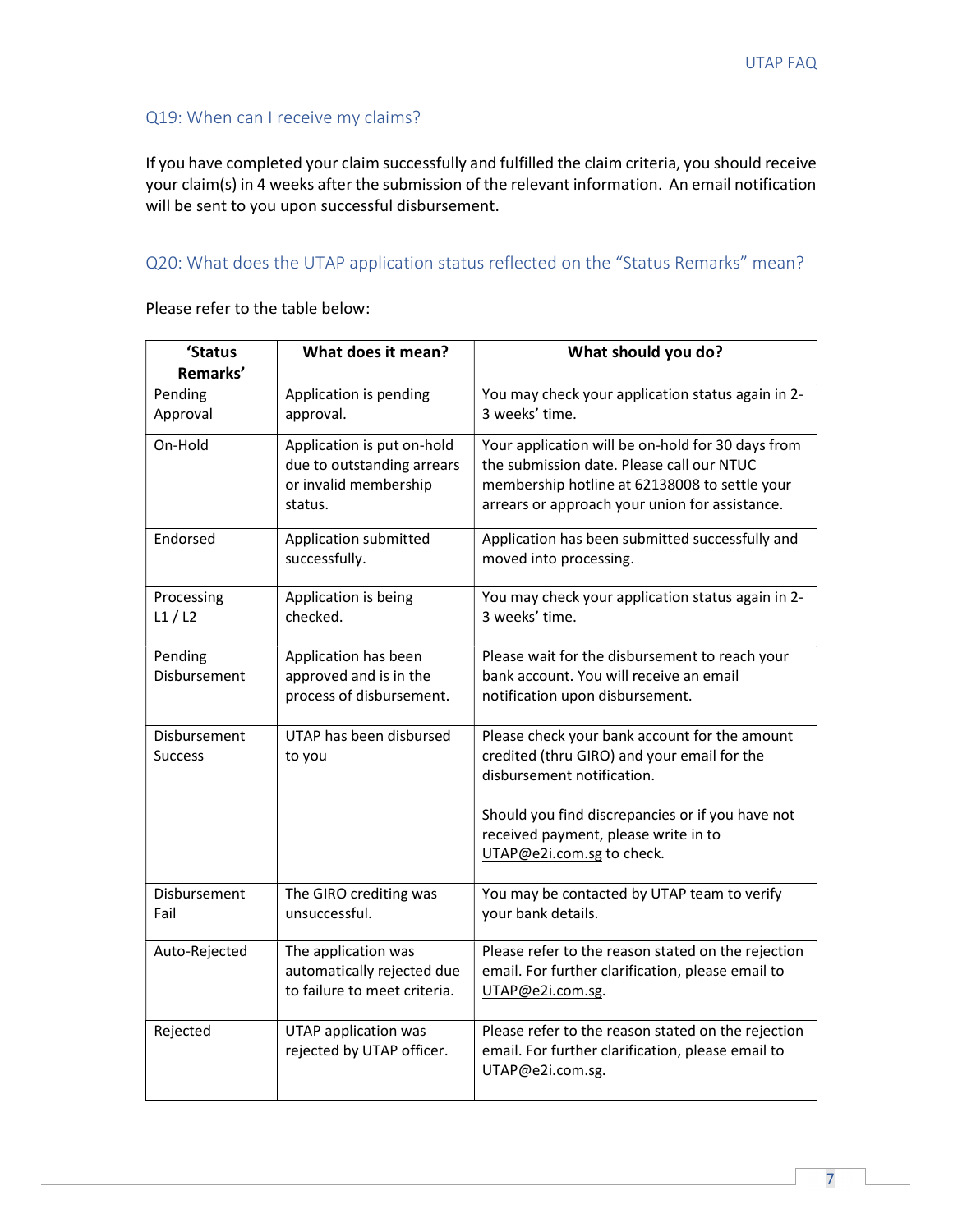# Q21. How do I fill up Bank Details for UTAP?

If there is no bank account information displayed on UTAP, please key in your bank details. Please refer to the table below for reference on the account number format for the following banks.

| <b>Bank Name</b> | <b>Bank Branch</b> | <b>Account Number</b>                                                                       | <b>Remarks</b>                                                                                                                                                    |
|------------------|--------------------|---------------------------------------------------------------------------------------------|-------------------------------------------------------------------------------------------------------------------------------------------------------------------|
| <b>POSB</b>      | 7171081            | 123456789                                                                                   | All POSB Account Bank Branch is 7171081<br>Account Number is total 9 digits                                                                                       |
| <b>DBS</b>       | 7171 120           | 1201234567                                                                                  | All Bank Branch is 7171 and first 3 digits of<br>the Account No.<br>Account Number is total 10 digits                                                             |
| <b>OCBC</b>      | 7339 591           | $591123456789 -$<br>input 123456789 as<br><b>Account Number</b><br>or<br>5911234567 - input | All Bank Branch is 7339 and first 3 digits of<br>the Account No.<br>Account Number is total 7 digits or 9 digits<br>Please do not include 591 (first 3 digits) in |
|                  |                    | 1234567 as Account<br>Number                                                                | the Account Number field                                                                                                                                          |